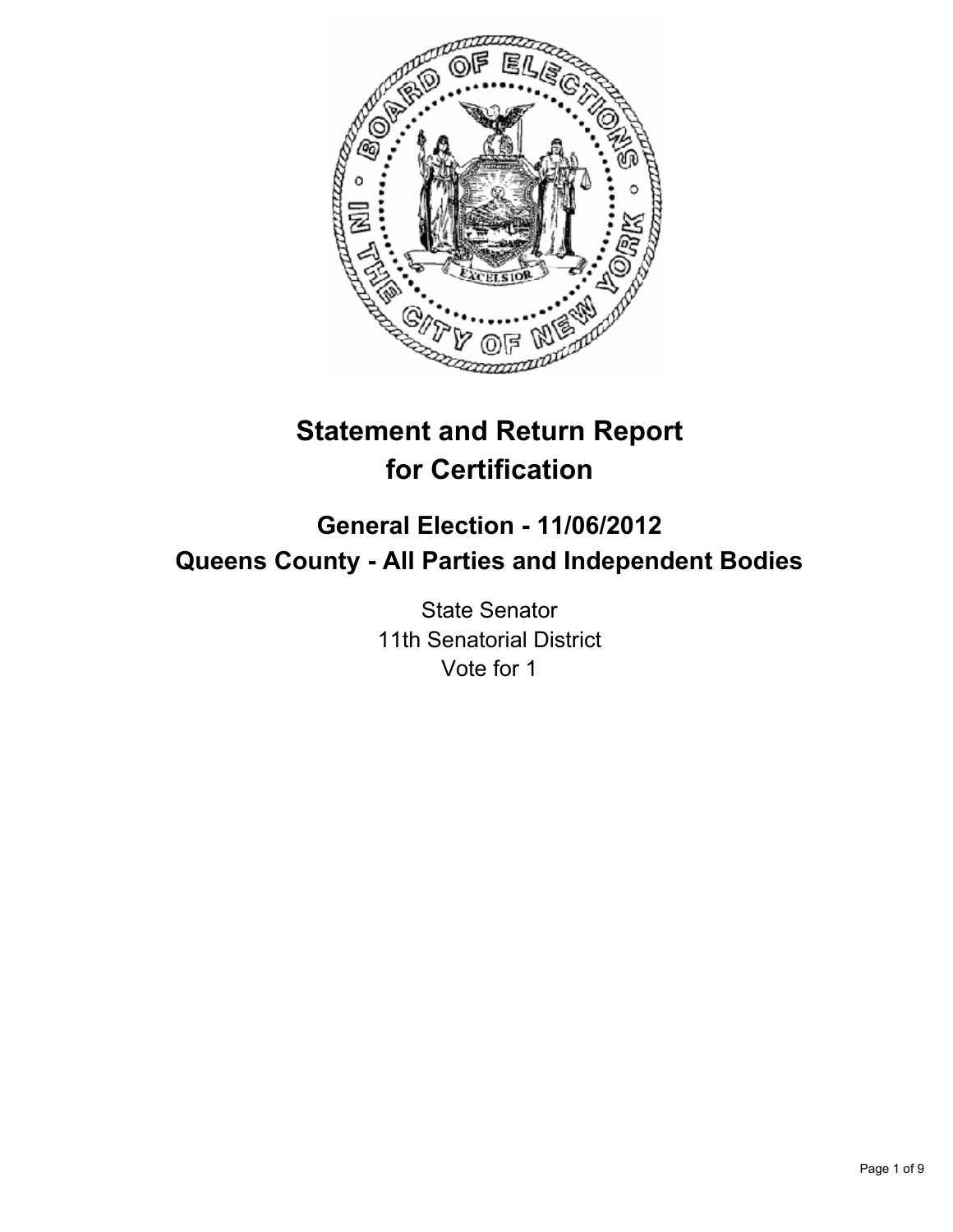

| <b>PUBLIC COUNTER</b>                                    | 15,313         |
|----------------------------------------------------------|----------------|
| <b>EMERGENCY</b>                                         | 0              |
| <b>ABSENTEE/MILITARY</b>                                 | 571            |
| <b>FEDERAL</b>                                           | 141            |
| SPECIAL PRESIDENTIAL                                     | 0              |
| <b>AFFIDAVIT</b>                                         | 1,239          |
| <b>Total Ballots</b>                                     | 17,264         |
| Less - Inapplicable Federal/Special Presidential Ballots | (141)          |
| <b>Total Applicable Ballots</b>                          | 17,123         |
| TONY AVELLA (DEMOCRATIC)                                 | 11,157         |
| JOSEPH R. CONCANNON (REPUBLICAN)                         | 3,100          |
| JOSEPH R. CONCANNON (CONSERVATIVE)                       | 292            |
| TONY AVELLA (WORKING FAMILIES)                           | 351            |
| TONY AVELLA (INDEPENDENCE)                               | 211            |
| <b>GRACE MENG (WRITE-IN)</b>                             | 1              |
| NILY ROZIC (WRITE-IN)                                    | 1              |
| ROBERT HERNANDEZ (WRITE-IN)                              | 1              |
| RON PAUL (WRITE-IN)                                      | 1              |
| THOMAS HILLGARDNER (WRITE-IN)                            | 1              |
| TOBY ANN STAVISKY (WRITE-IN)                             | 1              |
| UNATTRIBUTABLE WRITE-IN (WRITE-IN)                       | $\overline{2}$ |
| <b>Total Votes</b>                                       | 15,119         |
| Unrecorded                                               | 2,004          |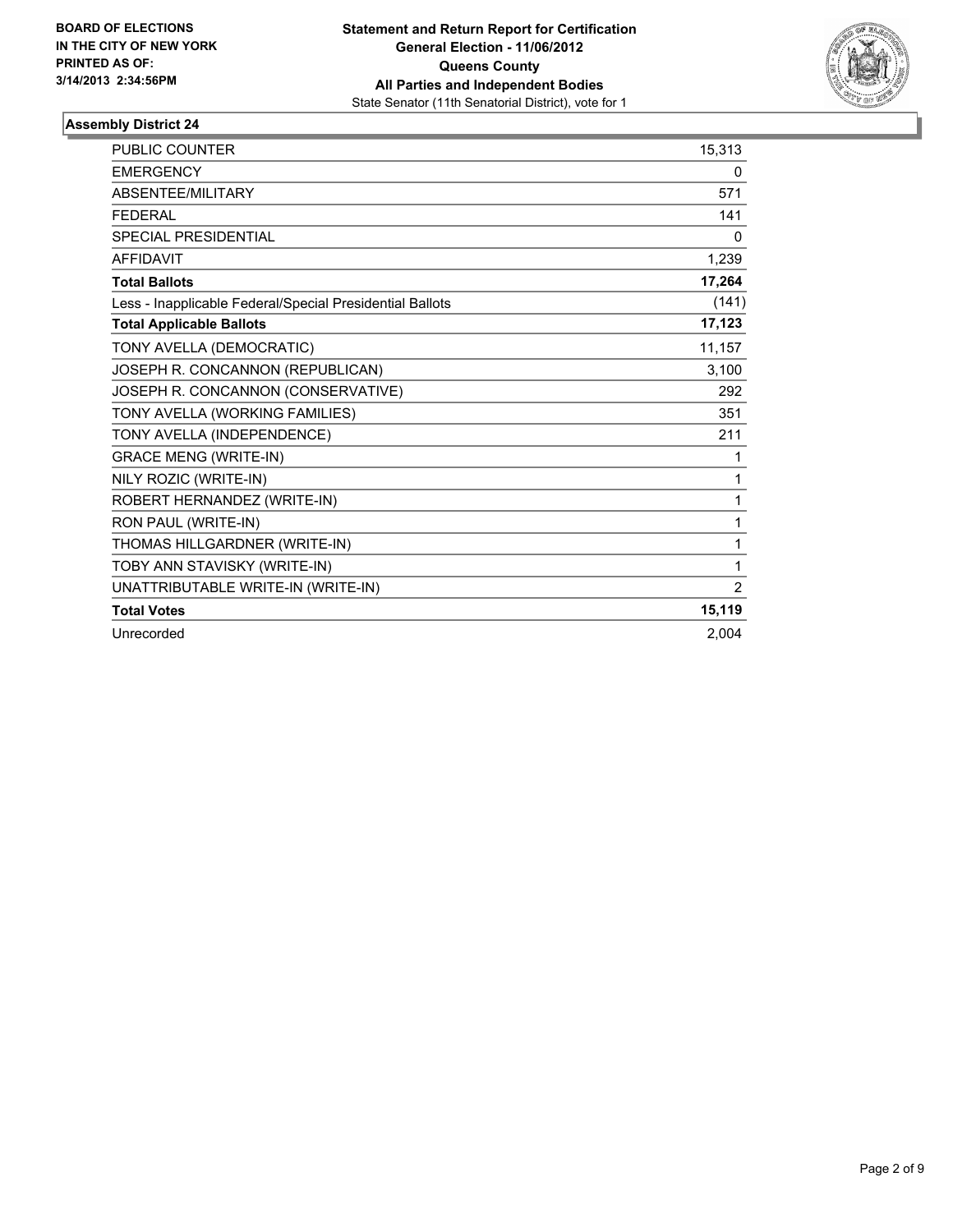

| <b>PUBLIC COUNTER</b>                                    | 13,135 |
|----------------------------------------------------------|--------|
| <b>EMERGENCY</b>                                         | 0      |
| ABSENTEE/MILITARY                                        | 483    |
| <b>FEDERAL</b>                                           | 197    |
| <b>SPECIAL PRESIDENTIAL</b>                              | 0      |
| <b>AFFIDAVIT</b>                                         | 959    |
| <b>Total Ballots</b>                                     | 14,774 |
| Less - Inapplicable Federal/Special Presidential Ballots | (197)  |
| <b>Total Applicable Ballots</b>                          | 14,577 |
| TONY AVELLA (DEMOCRATIC)                                 | 8,555  |
| JOSEPH R. CONCANNON (REPUBLICAN)                         | 3,088  |
| JOSEPH R. CONCANNON (CONSERVATIVE)                       | 335    |
| TONY AVELLA (WORKING FAMILIES)                           | 327    |
| TONY AVELLA (INDEPENDENCE)                               | 214    |
| ERIC ULRICH (WRITE-IN)                                   | 1      |
| J. D. KIM (WRITE-IN)                                     | 4      |
| JELLY IANUECE (WRITE-IN)                                 | 1      |
| ROBIN M. COHEN (WRITE-IN)                                | 1      |
| SCOTT NOREN (WRITE-IN)                                   | 1      |
| TEJAS DESAI (WRITE-IN)                                   | 1      |
| UNATTRIBUTABLE WRITE-IN (WRITE-IN)                       | 1      |
| <b>Total Votes</b>                                       | 12,529 |
| Unrecorded                                               | 2.048  |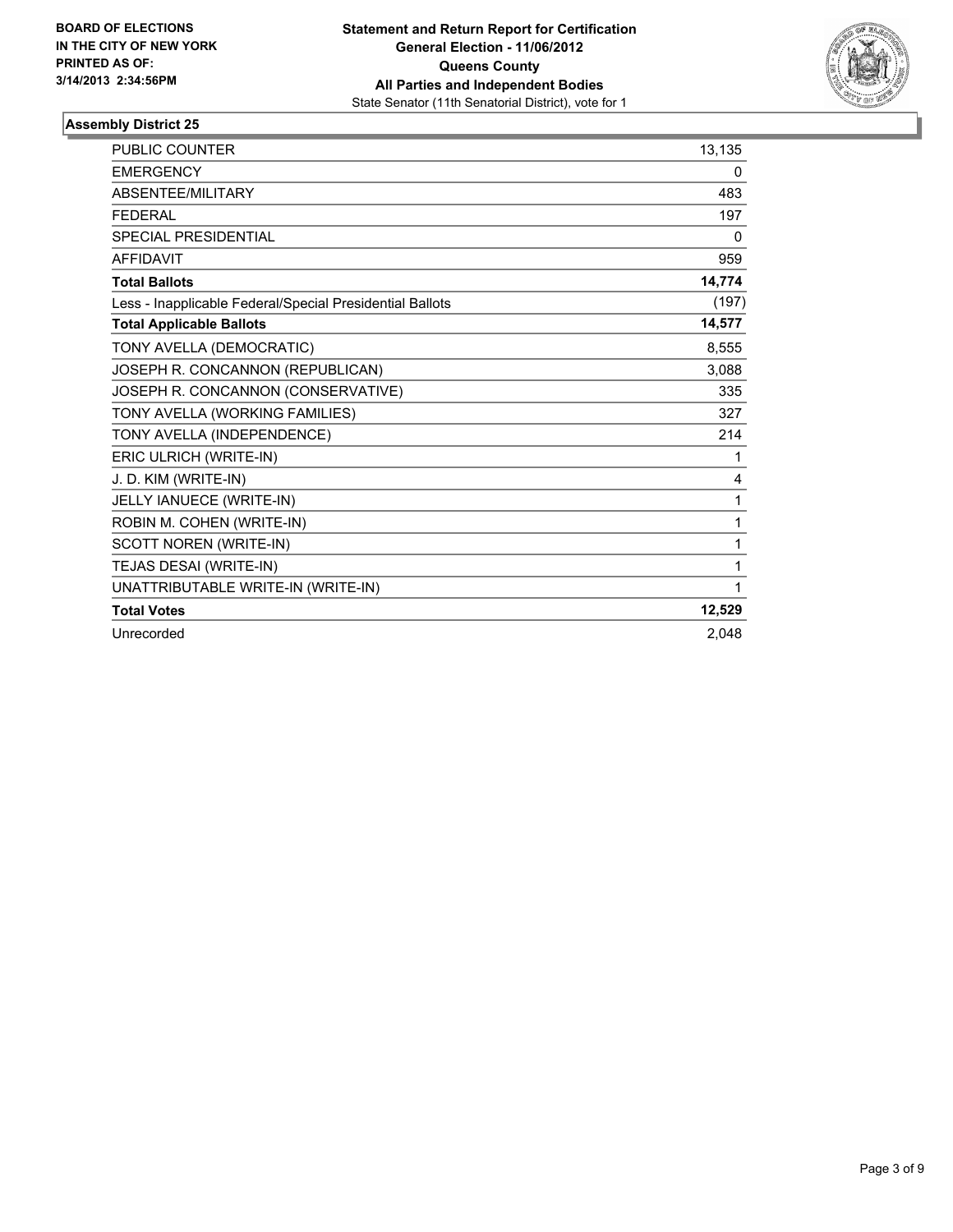

| <b>PUBLIC COUNTER</b>                                    | 36,945         |
|----------------------------------------------------------|----------------|
| <b>EMERGENCY</b>                                         | 0              |
| ABSENTEE/MILITARY                                        | 1,679          |
| <b>FEDERAL</b>                                           | 225            |
| <b>SPECIAL PRESIDENTIAL</b>                              | 0              |
| <b>AFFIDAVIT</b>                                         | 2,492          |
| <b>Total Ballots</b>                                     | 41,341         |
| Less - Inapplicable Federal/Special Presidential Ballots | (225)          |
| <b>Total Applicable Ballots</b>                          | 41,116         |
| TONY AVELLA (DEMOCRATIC)                                 | 24,929         |
| JOSEPH R. CONCANNON (REPUBLICAN)                         | 9,738          |
| JOSEPH R. CONCANNON (CONSERVATIVE)                       | 1,062          |
| TONY AVELLA (WORKING FAMILIES)                           | 1,000          |
| TONY AVELLA (INDEPENDENCE)                               | 693            |
| <b>BRADLEY MANNING (WRITE-IN)</b>                        | 1              |
| CORINNE WEISBERG (WRITE-IN)                              | 1              |
| FRANK PADAVAN (WRITE-IN)                                 | 1              |
| <b>GRACE MENG (WRITE-IN)</b>                             | $\overline{2}$ |
| JAMES KITEMILLER (WRITE-IN)                              | $\mathbf{1}$   |
| JOE KAZOKES (WRITE-IN)                                   | $\mathbf{1}$   |
| JOHN STRATOUDAKIS (WRITE-IN)                             | 1              |
| MICHAEL GRASSO (WRITE-IN)                                | 1              |
| ROSS PEROT (WRITE-IN)                                    | 1              |
| UNATTRIBUTABLE WRITE-IN (WRITE-IN)                       | 5              |
| <b>Total Votes</b>                                       | 37,437         |
| Unrecorded                                               | 3,679          |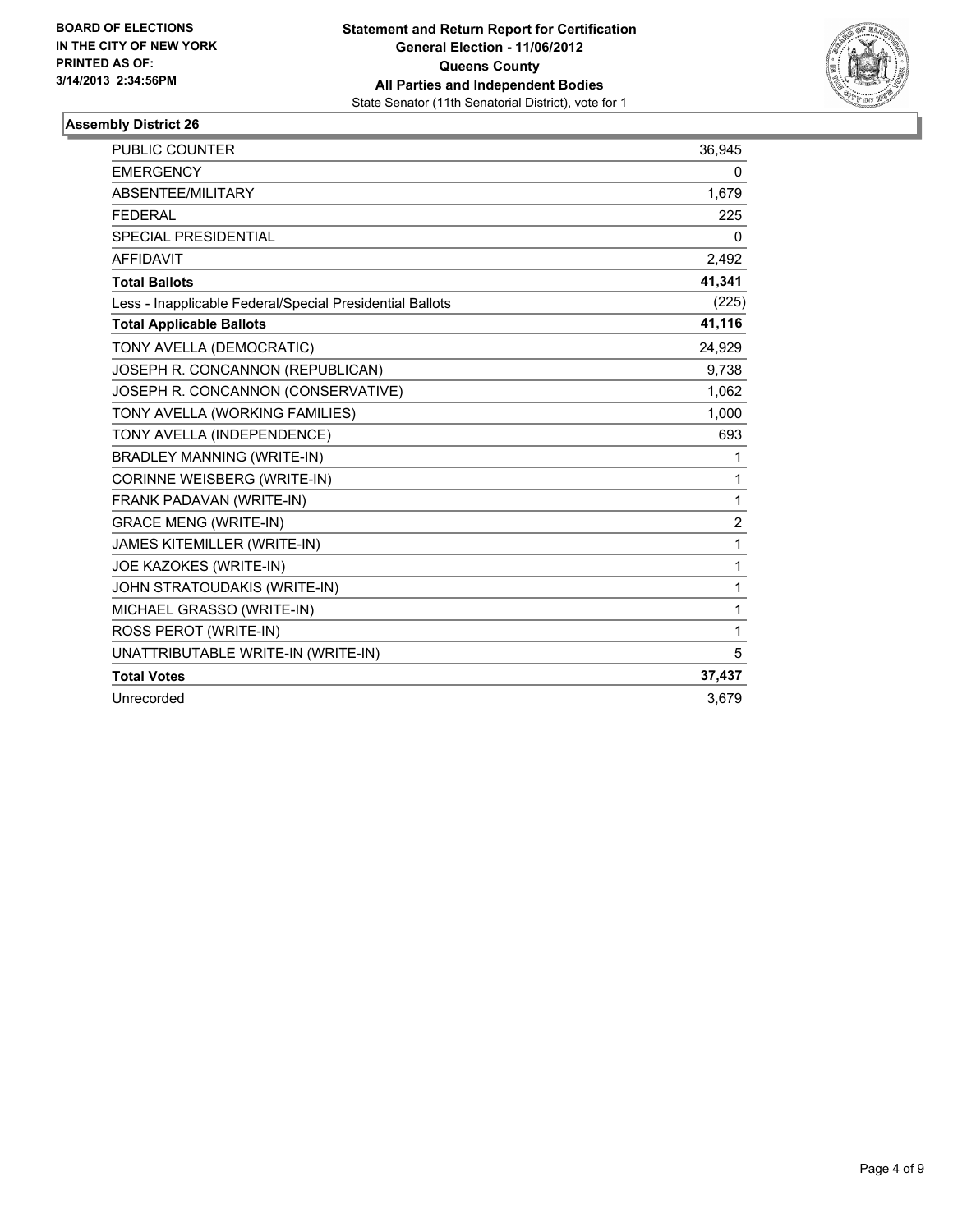

| <b>PUBLIC COUNTER</b>                                    | 6,365 |
|----------------------------------------------------------|-------|
| <b>EMERGENCY</b>                                         | 0     |
| <b>ABSENTEE/MILITARY</b>                                 | 198   |
| <b>FFDFRAL</b>                                           | 30    |
| <b>SPECIAL PRESIDENTIAL</b>                              | 0     |
| <b>AFFIDAVIT</b>                                         | 519   |
| <b>Total Ballots</b>                                     | 7,112 |
| Less - Inapplicable Federal/Special Presidential Ballots | (30)  |
| <b>Total Applicable Ballots</b>                          | 7,082 |
| TONY AVELLA (DEMOCRATIC)                                 | 4,337 |
| JOSEPH R. CONCANNON (REPUBLICAN)                         | 1,528 |
| JOSEPH R. CONCANNON (CONSERVATIVE)                       | 153   |
| TONY AVELLA (WORKING FAMILIES)                           | 209   |
| TONY AVELLA (INDEPENDENCE)                               | 126   |
| ERIC ULRICH (WRITE-IN)                                   | 1     |
| JONATHAN LEMON (WRITE-IN)                                | 1     |
| RON PAUL (WRITE-IN)                                      | 1     |
| TRISTAN R. SUMMA (WRITE-IN)                              | 1     |
| UNATTRIBUTABLE WRITE-IN (WRITE-IN)                       | 1     |
| <b>Total Votes</b>                                       | 6,358 |
| Unrecorded                                               | 724   |

| <b>PUBLIC COUNTER</b>                                    | 1,879 |
|----------------------------------------------------------|-------|
| <b>EMERGENCY</b>                                         | 0     |
| ABSENTEE/MILITARY                                        | 35    |
| <b>FEDERAL</b>                                           | 9     |
| SPECIAL PRESIDENTIAL                                     | 0     |
| <b>AFFIDAVIT</b>                                         | 277   |
| <b>Total Ballots</b>                                     | 2,200 |
| Less - Inapplicable Federal/Special Presidential Ballots | (9)   |
| <b>Total Applicable Ballots</b>                          | 2,191 |
| TONY AVELLA (DEMOCRATIC)                                 | 1,587 |
| JOSEPH R. CONCANNON (REPUBLICAN)                         | 190   |
| JOSEPH R. CONCANNON (CONSERVATIVE)                       | 8     |
| TONY AVELLA (WORKING FAMILIES)                           | 28    |
| TONY AVELLA (INDEPENDENCE)                               | 5     |
| <b>Total Votes</b>                                       | 1,818 |
| Unrecorded                                               | 373   |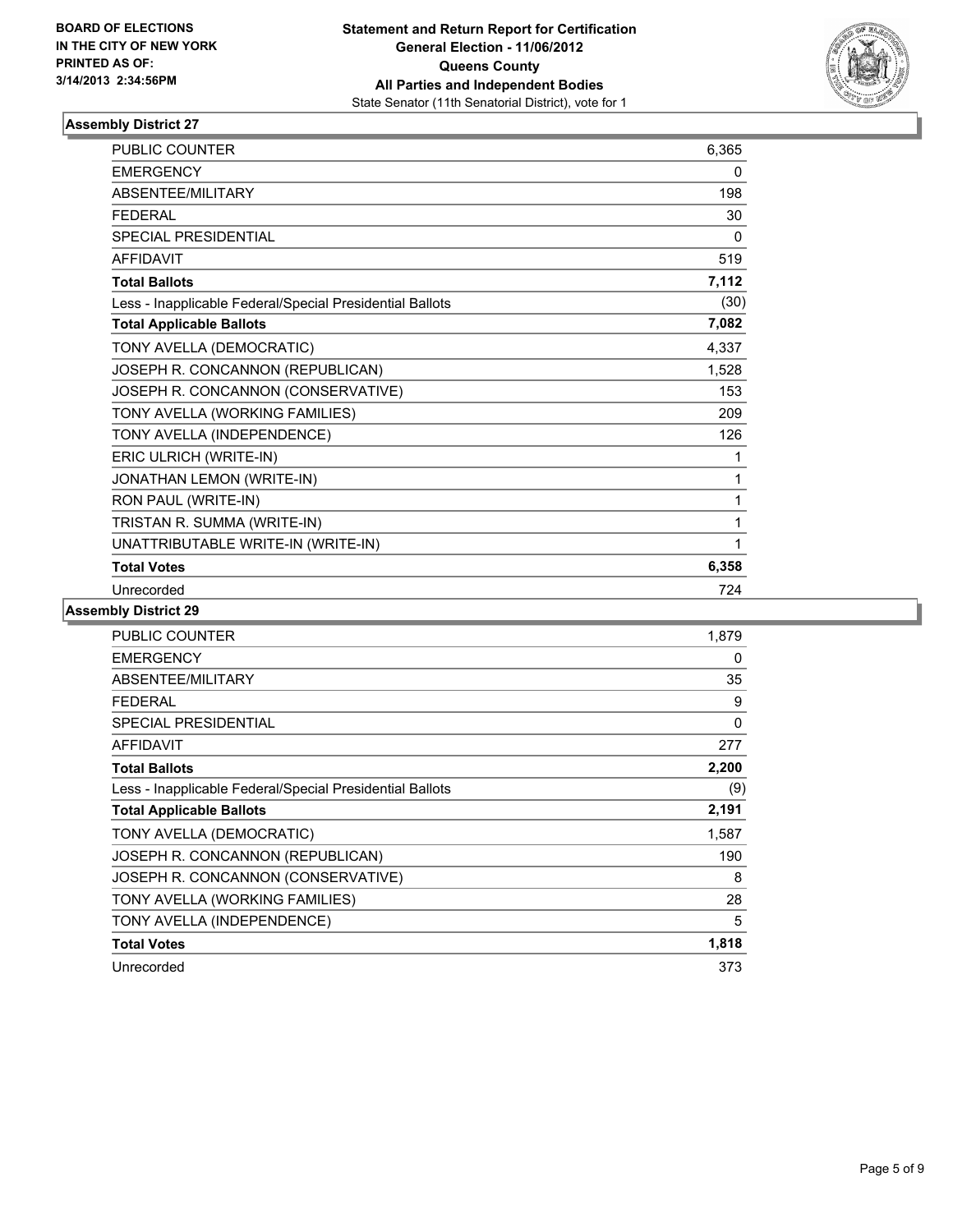

| <b>PUBLIC COUNTER</b>                                    | 309      |
|----------------------------------------------------------|----------|
| <b>EMERGENCY</b>                                         | 0        |
| <b>ABSENTEE/MILITARY</b>                                 | 4        |
| <b>FEDERAL</b>                                           | $\Omega$ |
| SPECIAL PRESIDENTIAL                                     | 0        |
| <b>AFFIDAVIT</b>                                         | 54       |
| <b>Total Ballots</b>                                     | 367      |
| Less - Inapplicable Federal/Special Presidential Ballots | $\Omega$ |
| <b>Total Applicable Ballots</b>                          | 367      |
| TONY AVELLA (DEMOCRATIC)                                 | 283      |
| JOSEPH R. CONCANNON (REPUBLICAN)                         | 17       |
| JOSEPH R. CONCANNON (CONSERVATIVE)                       | 2        |
| TONY AVELLA (WORKING FAMILIES)                           | 6        |
| TONY AVELLA (INDEPENDENCE)                               | 1        |
| <b>Total Votes</b>                                       | 309      |
| Unrecorded                                               | 58       |

| <b>PUBLIC COUNTER</b>                                    | 7,848 |
|----------------------------------------------------------|-------|
| <b>EMERGENCY</b>                                         | 0     |
| ABSENTEE/MILITARY                                        | 197   |
| <b>FEDERAL</b>                                           | 34    |
| SPECIAL PRESIDENTIAL                                     | 0     |
| <b>AFFIDAVIT</b>                                         | 415   |
| <b>Total Ballots</b>                                     | 8,494 |
| Less - Inapplicable Federal/Special Presidential Ballots | (34)  |
| <b>Total Applicable Ballots</b>                          | 8,460 |
| TONY AVELLA (DEMOCRATIC)                                 | 5,326 |
| JOSEPH R. CONCANNON (REPUBLICAN)                         | 1,861 |
| JOSEPH R. CONCANNON (CONSERVATIVE)                       | 270   |
| TONY AVELLA (WORKING FAMILIES)                           | 171   |
| TONY AVELLA (INDEPENDENCE)                               | 121   |
| UNATTRIBUTABLE WRITE-IN (WRITE-IN)                       | 1     |
| <b>Total Votes</b>                                       | 7,750 |
| Unrecorded                                               | 710   |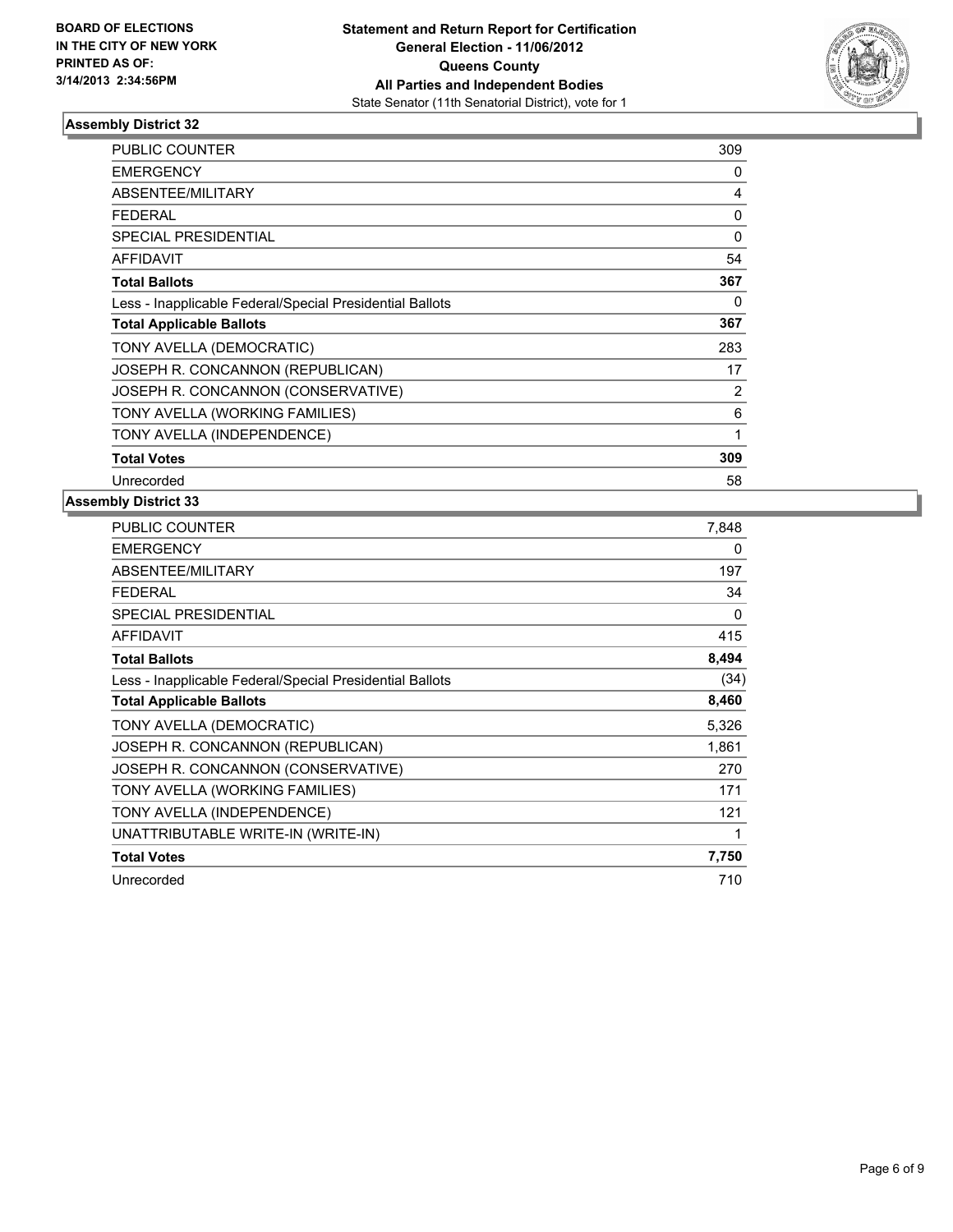

| <b>PUBLIC COUNTER</b>                                    | 0        |
|----------------------------------------------------------|----------|
| <b>EMERGENCY</b>                                         | 0        |
| ABSENTEE/MILITARY                                        | 0        |
| <b>FEDERAL</b>                                           | 0        |
| <b>SPECIAL PRESIDENTIAL</b>                              | 0        |
| AFFIDAVIT                                                | 0        |
| <b>Total Ballots</b>                                     | 0        |
| Less - Inapplicable Federal/Special Presidential Ballots | 0        |
| <b>Total Applicable Ballots</b>                          | 0        |
| TONY AVELLA (DEMOCRATIC)                                 | 0        |
| JOSEPH R. CONCANNON (REPUBLICAN)                         | 0        |
| JOSEPH R. CONCANNON (CONSERVATIVE)                       | $\Omega$ |
| TONY AVELLA (WORKING FAMILIES)                           | 0        |
| TONY AVELLA (INDEPENDENCE)                               | 0        |
| <b>Total Votes</b>                                       | 0        |

| <b>PUBLIC COUNTER</b>                                    | 7.492          |
|----------------------------------------------------------|----------------|
| <b>EMERGENCY</b>                                         | $\mathbf{0}$   |
| <b>ABSENTEE/MILITARY</b>                                 | 251            |
| <b>FEDERAL</b>                                           | 52             |
| <b>SPECIAL PRESIDENTIAL</b>                              | 0              |
| <b>AFFIDAVIT</b>                                         | 483            |
| <b>Total Ballots</b>                                     | 8,278          |
| Less - Inapplicable Federal/Special Presidential Ballots | (52)           |
| <b>Total Applicable Ballots</b>                          | 8,226          |
| TONY AVELLA (DEMOCRATIC)                                 | 4,833          |
| JOSEPH R. CONCANNON (REPUBLICAN)                         | 1,705          |
| JOSEPH R. CONCANNON (CONSERVATIVE)                       | 201            |
| TONY AVELLA (WORKING FAMILIES)                           | 206            |
| TONY AVELLA (INDEPENDENCE)                               | 100            |
| BART HAGGERTY (WRITE-IN)                                 | 1              |
| <b>BRIGHT HUNG (WRITE-IN)</b>                            | 1              |
| DENNIS RING (WRITE-IN)                                   | 1              |
| EMILY GRIFFIN (WRITE-IN)                                 | $\overline{2}$ |
| <b>GRACE MENG (WRITE-IN)</b>                             | 1              |
| MARTHA FLORES-VAZQUEZ (WRITE-IN)                         | 1              |
| <b>Total Votes</b>                                       | 7,052          |
| Unrecorded                                               | 1,174          |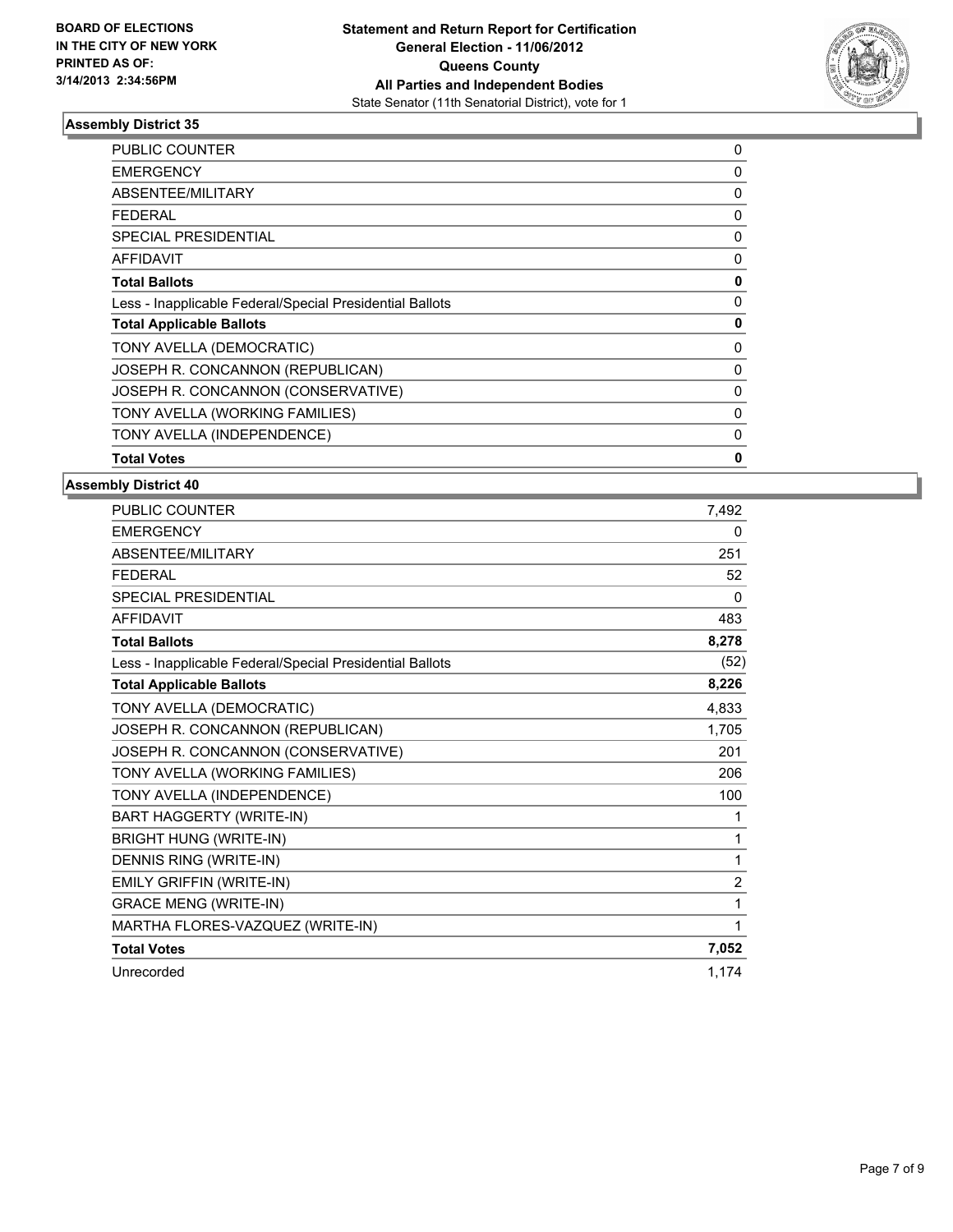

#### **Total for State Senator (11th Senatorial District) - Queens County**

| <b>Total Votes</b>                                       | 88,372       |
|----------------------------------------------------------|--------------|
| UNATTRIBUTABLE WRITE-IN (WRITE-IN)                       | 10           |
| TRISTAN R. SUMMA (WRITE-IN)                              | 1            |
| TOBY ANN STAVISKY (WRITE-IN)                             | 1            |
| THOMAS HILLGARDNER (WRITE-IN)                            | 1            |
| TEJAS DESAI (WRITE-IN)                                   | 1            |
| SCOTT NOREN (WRITE-IN)                                   | 1            |
| ROSS PEROT (WRITE-IN)                                    | 1            |
| RON PAUL (WRITE-IN)                                      | 2            |
| ROBIN M. COHEN (WRITE-IN)                                | 1            |
| ROBERT HERNANDEZ (WRITE-IN)                              | 1            |
| NILY ROZIC (WRITE-IN)                                    | 1            |
| MICHAEL GRASSO (WRITE-IN)                                | 1            |
| MARTHA FLORES-VAZQUEZ (WRITE-IN)                         | 1            |
| JONATHAN LEMON (WRITE-IN)                                | 1            |
| JOHN STRATOUDAKIS (WRITE-IN)                             | $\mathbf{1}$ |
| JOE KAZOKES (WRITE-IN)                                   | 1            |
| JELLY IANUECE (WRITE-IN)                                 | 1            |
| JAMES KITEMILLER (WRITE-IN)                              | $\mathbf{1}$ |
| J. D. KIM (WRITE-IN)                                     | 4            |
| <b>GRACE MENG (WRITE-IN)</b>                             | 4            |
| FRANK PADAVAN (WRITE-IN)                                 | $\mathbf{1}$ |
| ERIC ULRICH (WRITE-IN)                                   | 2            |
| EMILY GRIFFIN (WRITE-IN)                                 | 2            |
| DENNIS RING (WRITE-IN)                                   | 1            |
| CORINNE WEISBERG (WRITE-IN)                              | 1            |
| <b>BRIGHT HUNG (WRITE-IN)</b>                            | 1            |
| BRADLEY MANNING (WRITE-IN)                               | 1            |
| <b>BART HAGGERTY (WRITE-IN)</b>                          | 1            |
| TONY AVELLA (INDEPENDENCE)                               | 1,471        |
| TONY AVELLA (WORKING FAMILIES)                           | 2,298        |
| JOSEPH R. CONCANNON (CONSERVATIVE)                       | 2,323        |
| JOSEPH R. CONCANNON (REPUBLICAN)                         | 21,227       |
| TONY AVELLA (DEMOCRATIC)                                 | 61,007       |
| <b>Total Applicable Ballots</b>                          | 99,142       |
| Less - Inapplicable Federal/Special Presidential Ballots | (688)        |
| <b>Total Ballots</b>                                     | 99,830       |
| <b>AFFIDAVIT</b>                                         | 6,438        |
| <b>SPECIAL PRESIDENTIAL</b>                              | 0            |
| <b>FEDERAL</b>                                           | 688          |
| ABSENTEE/MILITARY                                        | 3,418        |
| <b>EMERGENCY</b>                                         | 0            |
| PUBLIC COUNTER                                           | 89,286       |